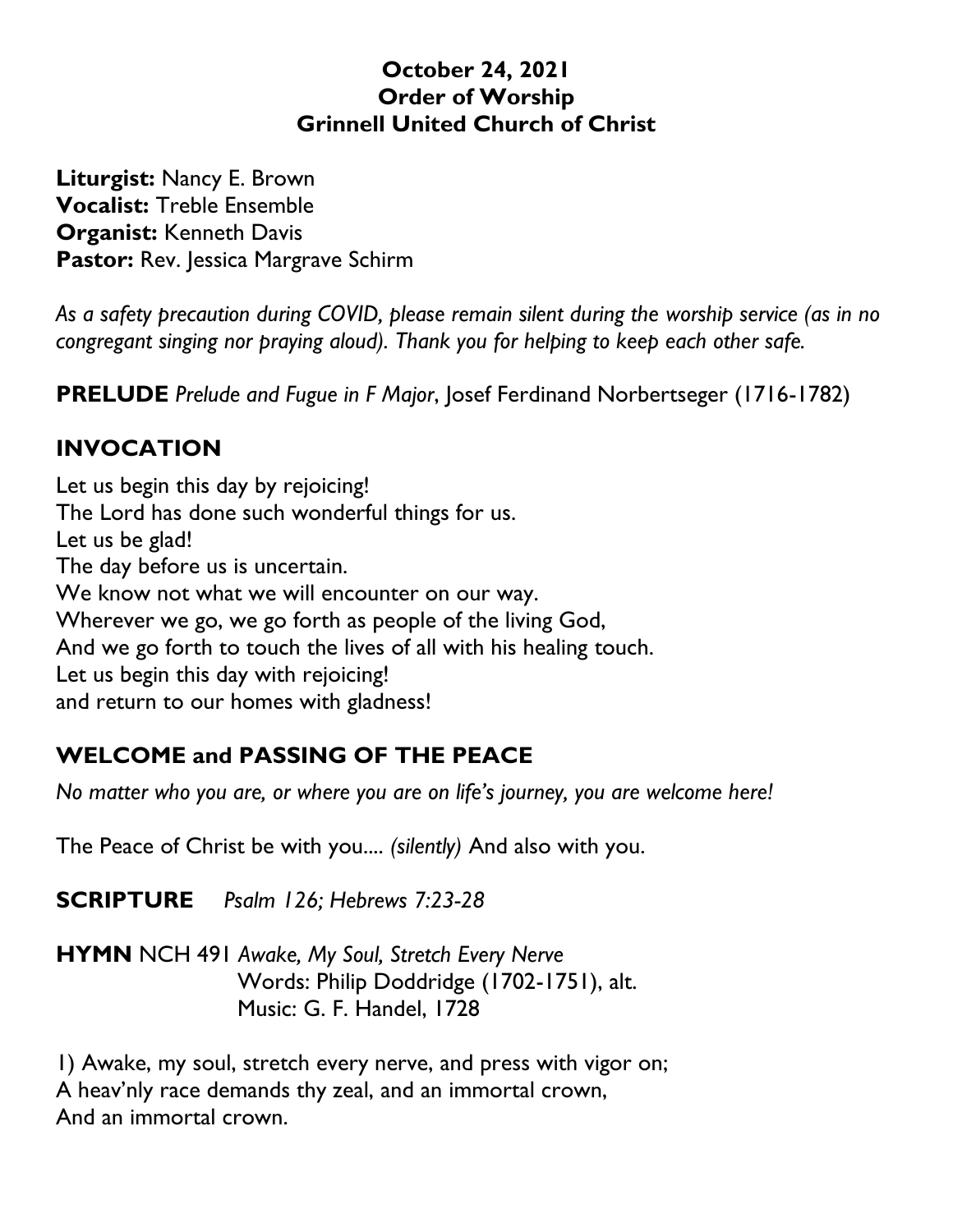2) A cloud of witnesses around holds you in full survey; Forget the steps already trod, and onward urge your way, And onward urge your way.

3) For God's all-animating voice still calls us to the race; And God's own hand still gives the prize with never-ending grace, With never-ending grace.

4) O Savior, shown the way by you, I have my race begun; And, crowned with victory, at your feet I'll lay my honors down, I'll lay my honors down.

**SERMON** *Job 42:1-17*

# **SILENT REFLECTION**

# **SHARING OF JOYS AND CONCERNS**

*We pray for peace and comfort for Gayle Strickler and family and friends. Lois passed away on September 29th .*

*We pray for health and strength for George Drake, Betty Anne Francis, Gene McCaw, Verlene Mitchell, Emily Pfitsch, and Gayle Strickler.*

# **PASTORAL PRAYER**

It was a despairing Job who prayed for his friends. It was Job who had lost everything who asked God's blessing on others. It was Job who found restoration in his concern for others.

Lord God, we despair at the state of our world and the actions of many within it. And so we have nothing to lose in offering our prayers for friend and stranger, those known and unknown to us.

We pray believing that You will rekindle hope where it has been lost and living where there is mere life.

Among families and friends where there is strife and conflict, bring reconciliation.

Between countries and faiths who speak through bombs and bullets, send peace. To the refugee, forced from home and unsure of the future, give comfort. For the abused and the destitute, create a place of safety.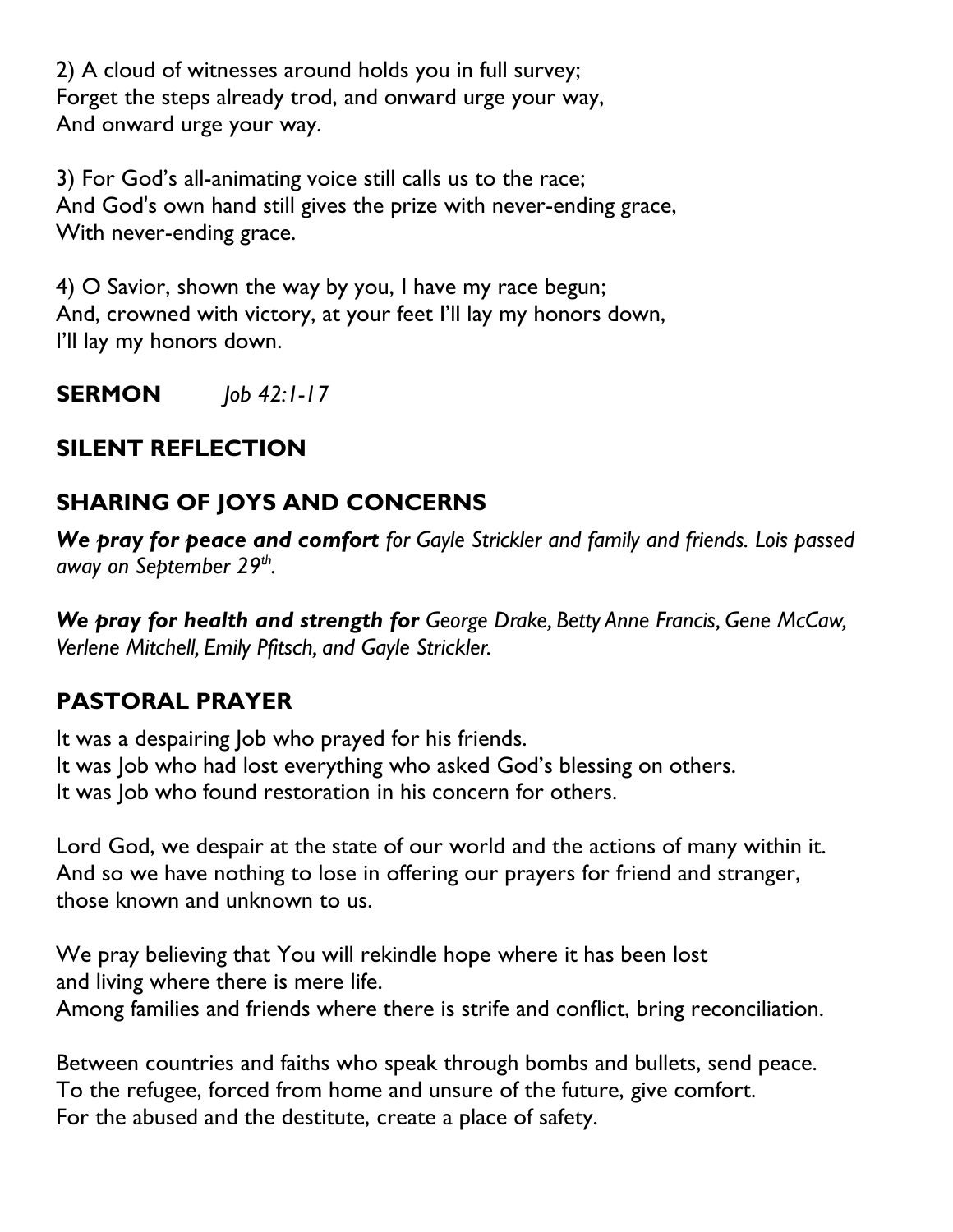And as we pray for our friends, Lord, reconcile us to You and to one another; help us to share the riches of Your grace with those around us that our days, and theirs may be full of love and light. Amen.

### **LORD'S PRAYER** *(Inclusive Version) (Please pray silently)*

Blessed One, our Father and our Mother Holy is your name. May your love be enacted in the world. May your will be done On earth as in heaven. Give us today our daily bread And forgive us our sins as we forgive those who sin against us. Save us in the time of trial and deliver us from evil. For all that we do in your love, and all that your love brings to birth, and the fullness of love that will be are yours, now and forever. Amen.

## **GRATITUDE FOR OFFERING / DOXOLOGY**

Praise God from whom all blessings flow, Praise God all creatures here below Praise God above ye heavenly hosts, Creator, Christ, and Holy Ghost

**HYMN** PH 97 *God of Our Life, Through All the Circling Years* Words: Hugh T. Kerr (1872-1950), alt. Music: Charles H. Purdy (1799-1885)

1) God of our life, through all the circling years, we trust in thee; In all the past, through all our hopes and fears, Thy hand, we see. With each new day, when morning lifts the veil, we own Thy mercies, Lord, which never fail.

2) God of the past, our times are in your hand; with us abide. Lead us by faith, to hope's true Promised Land; be Thou our guide. With thee to bless, the darkness shines as light, and faith's fair vision changes into sight.

3) God of the coming years, through paths unknown we follow thee; When we are strong, Lord, leave us not alone; our refuge be. Be thou for us in life our daily bread, our heart's true home when all our years have sped.